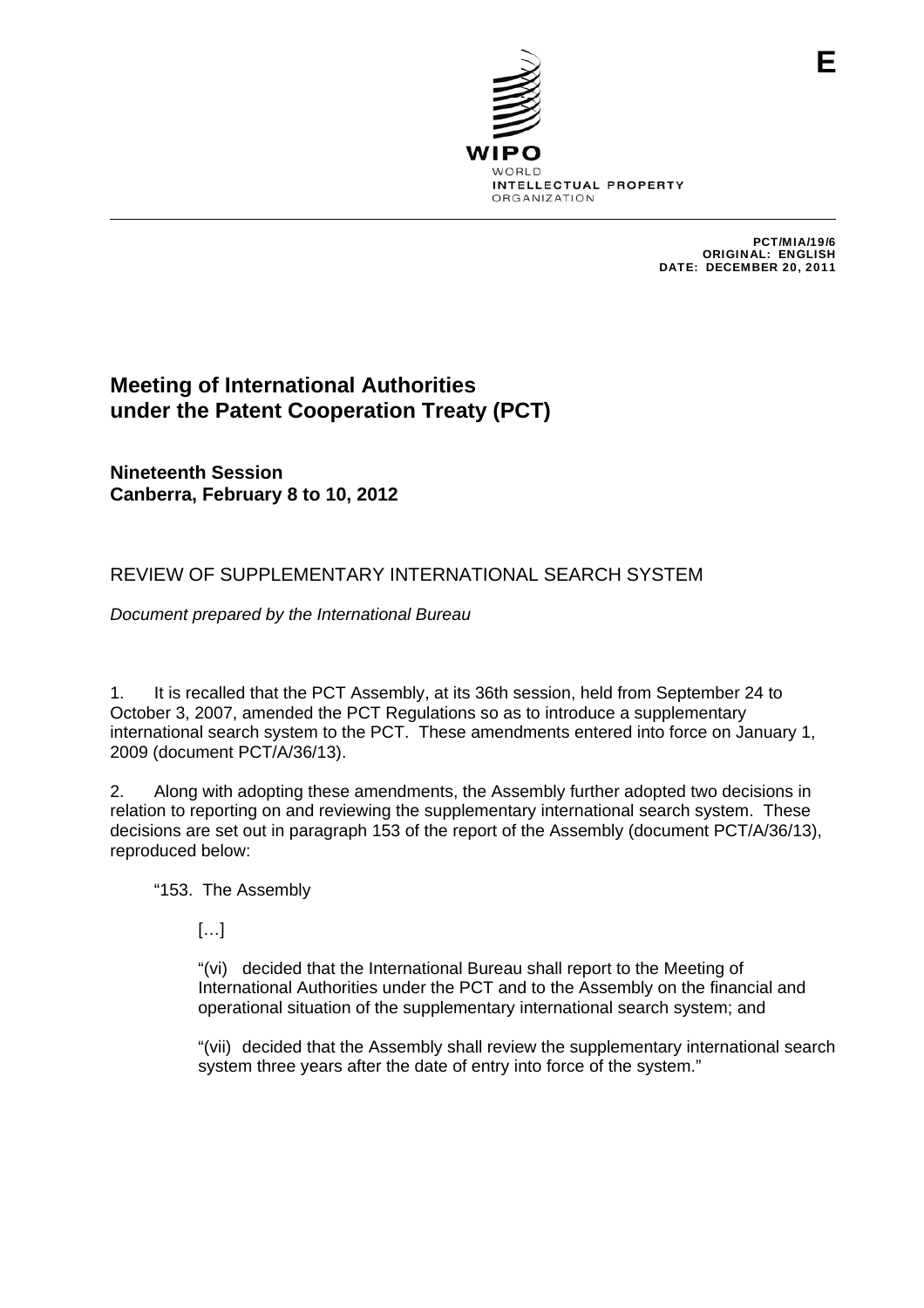3. In accordance with the decision by the PCT Assembly set out in paragraph 153(vi) of document PCT/A/36/13, reproduced in paragraph 2, above, the International Bureau reported on the financial and operational situation of the supplementary international search system at the most recent sessions of the PCT Meeting of International Authorities (held in March 2011) (document PCT/MIA/18/10) and of the PCT Working Group (held in June 2011) (document PCT/WG/4/11). The discussions at both meetings are detailed in the reports of the sessions (document PCT/MIA/18/16, paragraphs 69 to 74, and document PCT/WG/4/17, paragraphs 248 to 256, respectively). The PCT Assembly at its 42nd session, held from September 26 to October 5, 2011, also took note of the report presented previously to the Working Group (document PCT/A/42/4 Prov.).

4. So as to seek input into the review of the supplementary international search system to be presented at the next session of the PCT Working Group (to be held in May 2012) and to the PCT Assembly at its 2012 session, the International Bureau has prepared a Circular (C. PCT 1329) which, at the time of writing of the present document, was about to be sent to Offices in their various PCT capacities (as a receiving Office, International Searching Authority, International Preliminary Examining Authority and/or and designated or elected Office) as well to organizations representing users of the PCT system.

5. A copy of Circular C. PCT 1329 is attached in the Annex to the present document. Annex I to the Circular contains an update of the report on the financial and operational situation of the supplementary international search system (as at November 2011). Annex II to the Circular sets out a number of questions with a view to gathering information and feedback on the functioning of the PCT supplementary international search system from both Offices (including in their capacity as International Searching Authorities) and users of the PCT system.

6. While all International Authorities are invited to respond individually in writing to the Questionnaire set out in Annex II to the Circular within the envisaged deadline (January 31, 2012), the Meeting is invited to provide further feedback and comments on the issues and the questions set out in the Circular. A preliminary report on the responses received in reply to Circular C. PCT 1329 will be presented orally to the Meeting.

> *7. The International Authorities are invited to provide feedback on the issues and questions set out in Circular C. PCT 1329, reproduced in the Annex to this document.*

[Annex follows]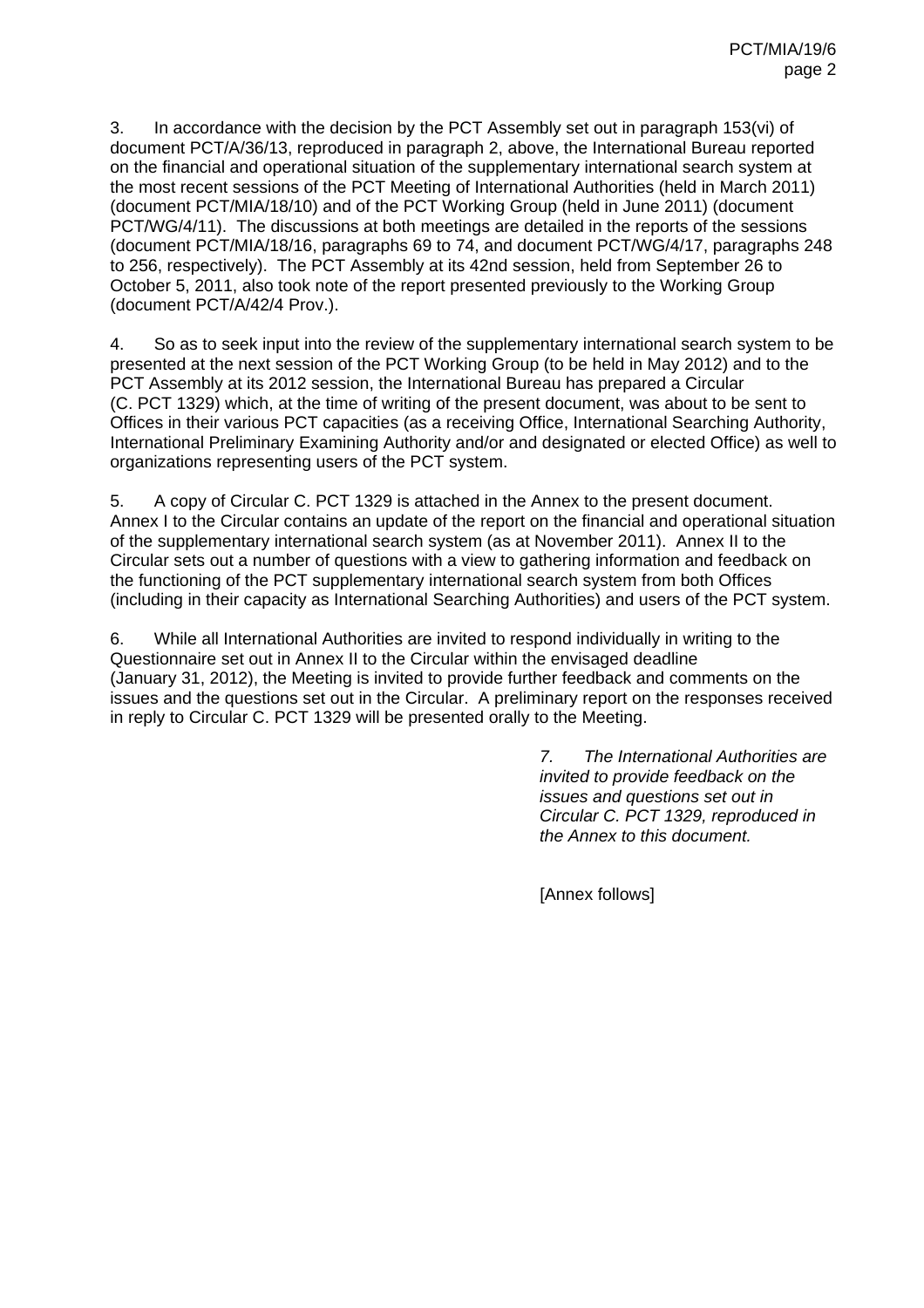# ANNEX

# REVIEW OF THE SUPPLEMENTARY INTERNATIONAL SEARCH SYSTEM *(reproduced from Circular C. PCT 1329)*

C.PCT 1329 December …., 2011

Madam, Sir,

#### *Review of the Supplementary International Search System*

1. This Circular is addressed to your Office in its capacity as a receiving Office, International Searching Authority, International Preliminary Examining Authority and/or designated or elected Office under the Patent Cooperation Treaty (PCT). It is also addressed to certain intergovernmental and non-governmental organizations representing users of the PCT system.

2. It is recalled that the PCT Assembly, at its  $36<sup>th</sup>$  session, held from September 24 to October 3, 2007, amended the PCT Regulations so as to introduce a supplementary international search system to the PCT. These amendments entered into force on January 1, 2009 (document PCT/A/36/13).

3. Along with adopting these amendments, the Assembly further adopted two decisions in relation to reporting on and reviewing the supplementary international search system. These decisions are set out in paragraph 153 of the report of the Assembly (document PCT/A/36/13), reproduced below:

"153. The Assembly

 $[...]$ 

"(vi) decided that the International Bureau shall report to the Meeting of International Authorities under the PCT and to the Assembly on the financial and operational situation of the supplementary international search system; and

"(vii) decided that the Assembly shall review the supplementary international search system three years after the date of entry into force of the system."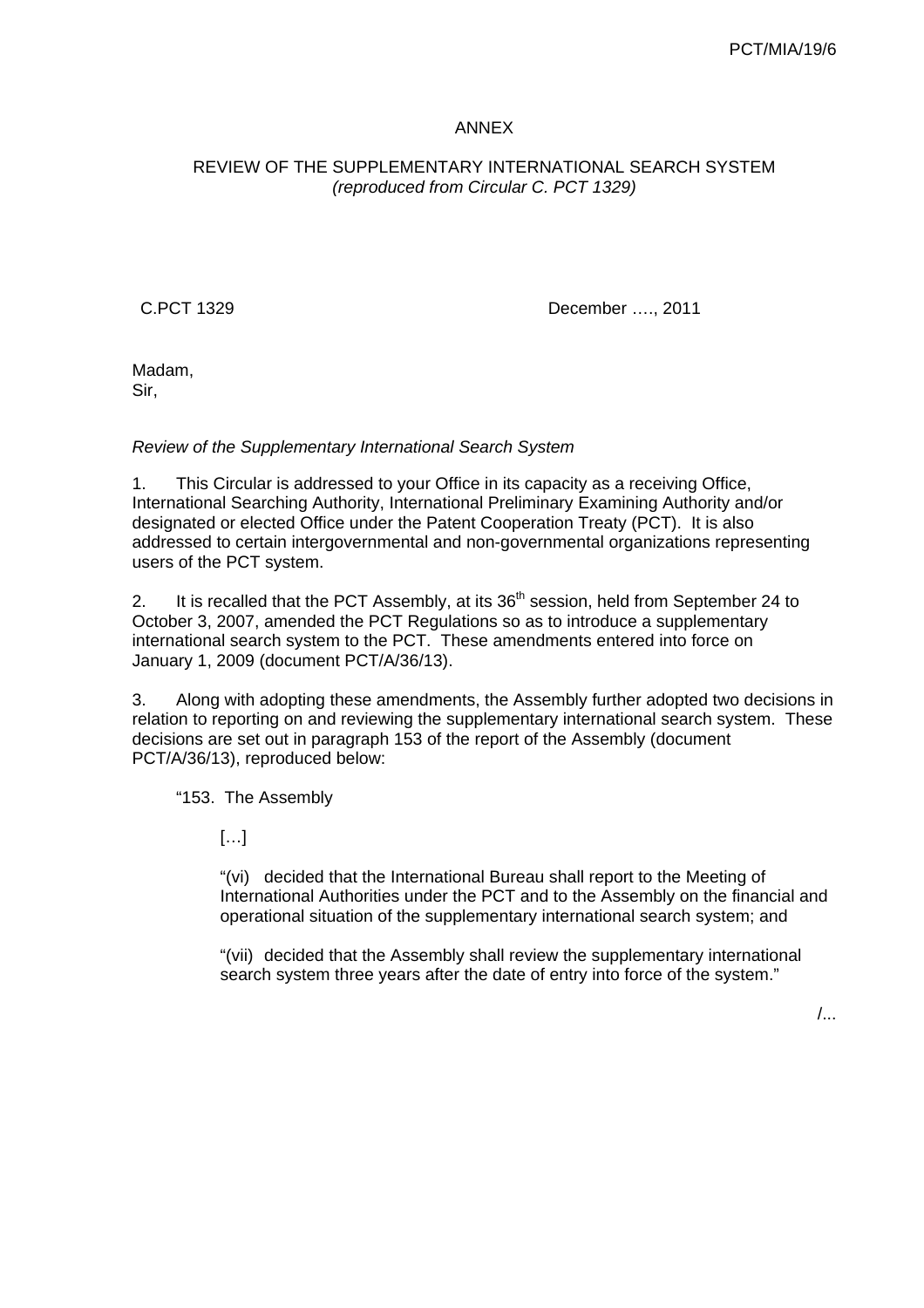4. In accordance with the decision by the PCT Assembly set out in paragraph 153(vi) of document PCT/A/36/13, reproduced in paragraph 3, above, the International Bureau reported on the financial and operational situation of the supplementary international search system at the most recent sessions of the PCT Meeting of International Authorities (held in March 2011) (document PCT/MIA/18/10) and of the PCT Working Group (held in June 2011) (document PCT/WG/4/11). The discussions at both meetings are detailed in the reports of the sessions (document PCT/MIA/18/16, paragraphs 69 to 74, and document PCT/WG/4/17, paragraphs 248 to 256, respectively). The PCT Assembly at its 42nd session, held from September 26 to October, 5 2011, also took note of the report presented previously to the Working Group (document PCT/A/42/4 Prov.). An update of the report on the financial and operational situation of the supplementary international search system (as at November 2011) is contained in Annex I to this Circular.

./.

5. In accordance with the decision by the PCT Assembly set out in paragraph 153(vi) of document PCT/A/36/13, reproduced in paragraph 3, above, the primary purpose of this Circular is to gather further information and feedback on the functioning of the PCT supplementary international search system from both Offices in their various PCT capacities (as a receiving Office, International Searching Authority, International Preliminary Examining Authority and/or and designated or elected Office) as well as from organizations representing users of the PCT system. The preliminary findings will be presented for further discussion at the next session of the Meeting of the International Authorities under the PCT (to be held in February 2012). The feedback received in response to the Circular and the next Meeting of the International Authorities under the PCT will be used as input into the review of the supplementary international search system to be presented at the next session of the PCT Working Group (to be held in May 2012) and to the PCT Assembly at its 2012 session.

6. You are kindly requested to complete the Questionnaire attached in Annex II to this Circular and to return it to the International Bureau, or to submit any other comments you may have on the issues raised in the Questionnaire, by *January 31, 2012*, preferably by e-mail sent to my colleague Mr. Claus Matthes, Director, PCT Business Development Division (*claus.matthes@wipo.int*; fax: (+41-22) 338 7150; tel.: (+41-22) 338 9809). Responses to this Questionnaire may be submitted in any of the 6 official languages of the United Nations (Arabic, Chinese, English, French, Russian and Spanish). ./.

7. In general, any response received in reply to this Circular will be presented in the report to be submitted to the PCT Assembly only in an anonymous fashion; individual responses from Offices or user organizations will not be attributed without the specific prior permission of the relevant Office or organization.

Yours sincerely,

James Pooley Deputy Director General

Enclosures: Annex I – Update on the supplementary international search system Annex II – Questionnaire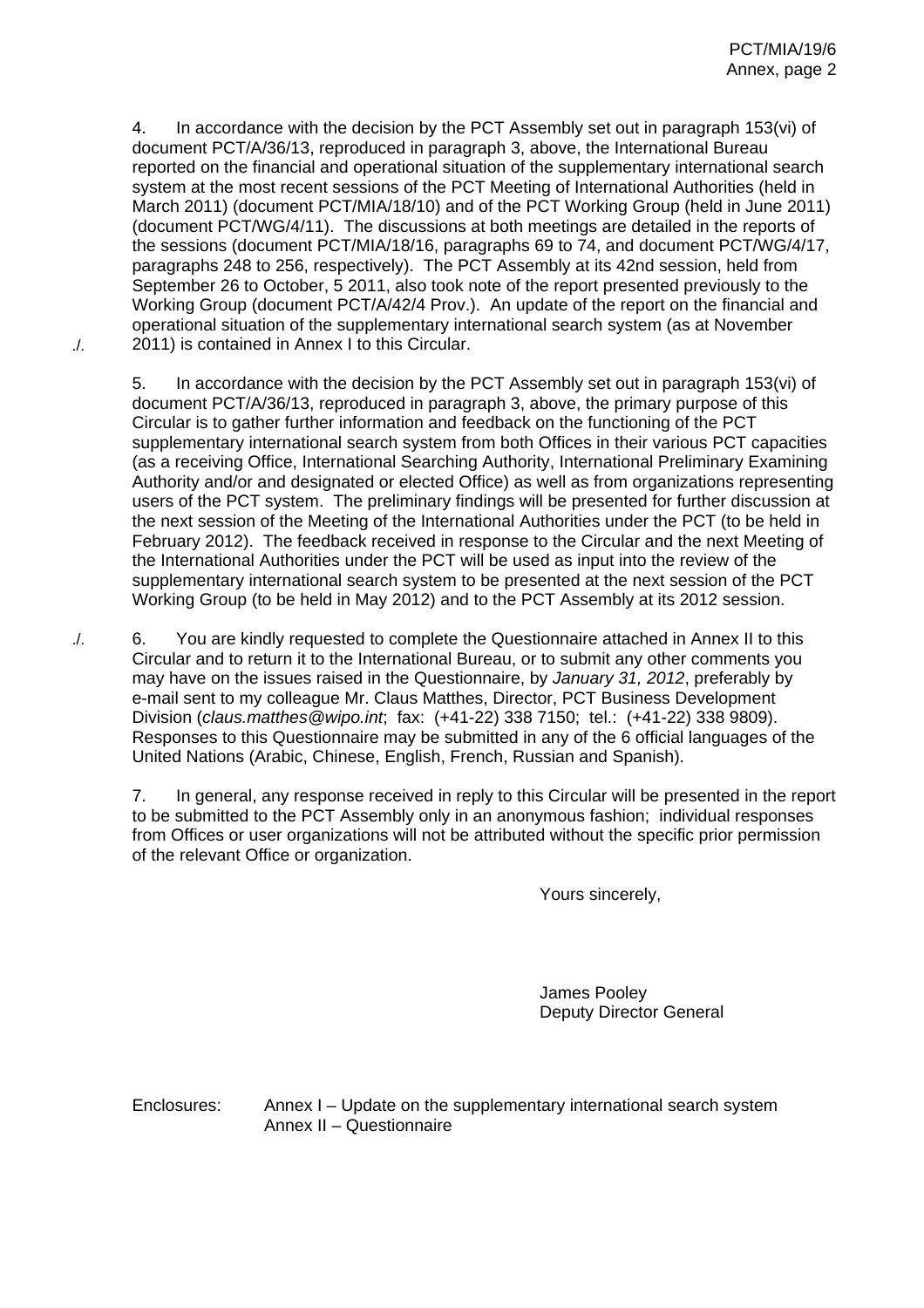## Annex I to Circular C. PCT 1329

#### UPDATE ON THE SUPPLEMENTARY INTERNATIONAL SEARCH SYSTEM

This Annex provides an update to the report on the supplementary international search system presented to the fourth session of the PCT Working Group (document PCT/WG/4/11).

#### *International Authorities offering supplementary international search*

To date, six International Authorities offer supplementary international searches. The Federal Service for Intellectual Property, Patents and Trademarks of the Russian Federation (ROSPATENT; SISA/RU), the Nordic Patent Institute (SISA/XN) and the Swedish Patent and Registration Office (SISA/SE) have offered supplementary international searches since the entry into force of the system on January 1, 2009. The National Board of Patents and Registration of Finland (SISA/FI) became a Supplementary International Searching Authority on January 1, 2010, followed by the European Patent Office (SISA/EP) and the Austrian Patent Office (SISA/AT), which began offering the service on July 1, 2010, and August 1, 2010, respectively.

## *Languages accepted for supplementary international search*

All six International Authorities which offer supplementary international searches accept international applications which are filed in, or have been translated into, English. Other languages accepted for supplementary international search include: Danish (SISA/SE and SISA/XN); Finnish (SISA/FI); French (SISA/EP and SISA/AT); German (SISA/EP and SISA/AT); Icelandic (SISA/XN); Norwegian (SISA/SE and SISA/XN); Swedish (SISA/SE, SISA/FI and SISA/XN) and Russian (SISA/RU).

#### *Documentation covered by Supplementary International Search*

The documentation covered by the supplementary international search varies between International Authorities. For some International Authorities, a supplementary international search can be limited to documentation in specific languages where examiners at the Supplementary International Searching Authority have particular language capabilities and expertise. For example, SISA/RU offers a supplementary international search in patent document collections in Russian from countries of the former Soviet Union. SISA/AT offers a supplementary international search of only the German documentation or of only the European and North American documentation. In addition, both also offer a supplementary international search covering the PCT minimum documentation in certain instances, either by applicant choice according to the level of fee paid (SISA/AT), or else in cases where the "main" International Searching Authority has issued a declaration under PCT Article 17(2)(a) that no international search report will be established (SISA/RU).

All other Supplementary International Searching Authorities always perform a complete new search equivalent to the "main" international search, covering at least the entire PCT minimum documentation as well as whatever further documentation in local or other languages would also usually be searched.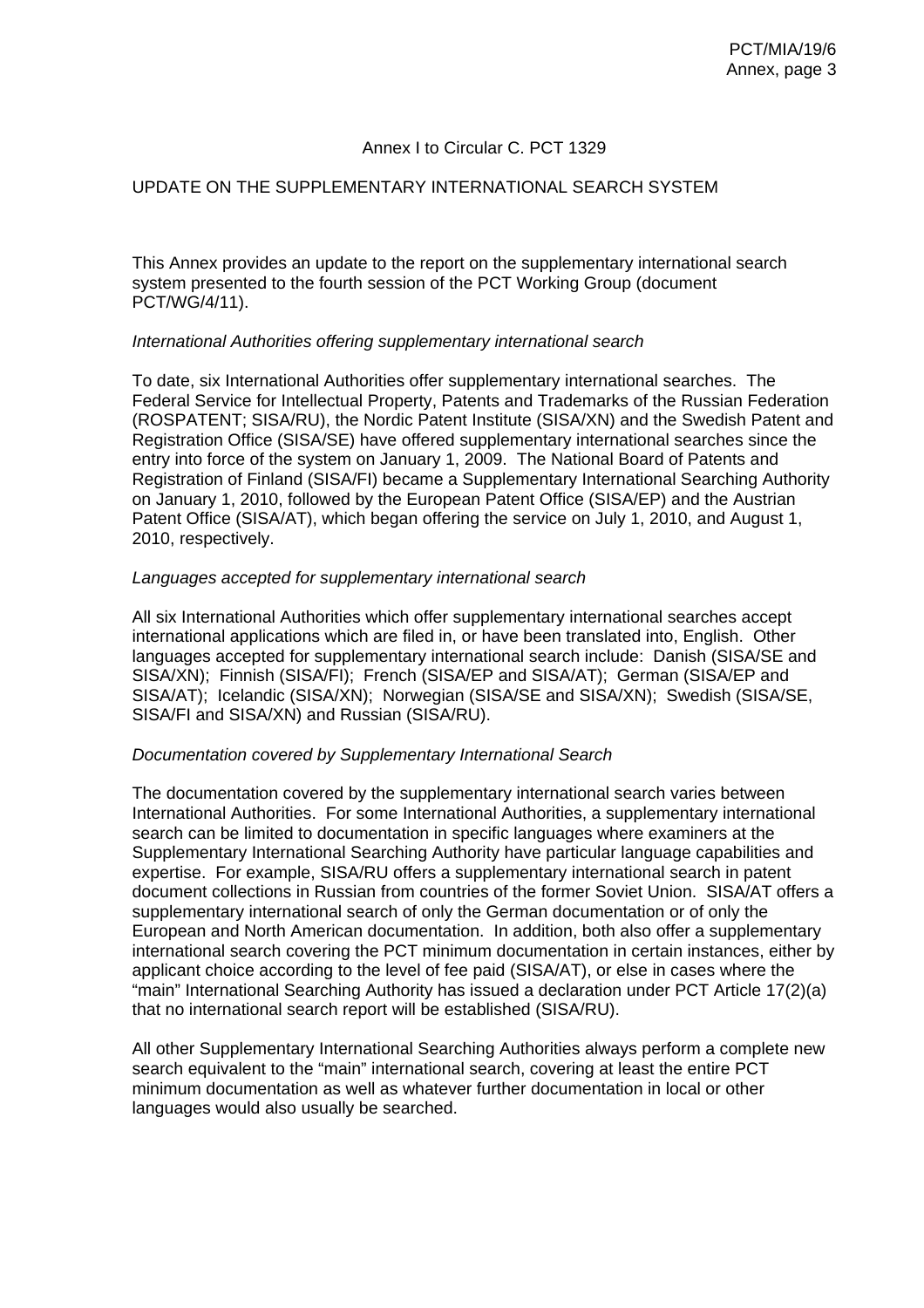## *Fees charged for Supplementary International Search*

Relative to the international search fees, SISA/RU charges a supplementary international search fee equivalent to approximately 70% of fee it charges for the "main" international search, except for searches related to methods of treatment where a declaration from the International Searching Authority has been made under Article 17(2)(a). SISA/AT provides three levels of fees between 50 and 95% of the fee it charges for the "main" international search, depending on the documentation covered (German documentation only, European and North American documentation only, PCT minimum documentation). All other Authorities, all of which always search (at least) the entire PCT minimum documentation for the supplementary international search, charge the same amount of fees for supplementary searches as they do for the "main" international searches.

## *Demand for Supplementary International Search*

Demand from applicants for supplementary international searches is still very low. In 2009, the first year in which the service was offered, 24 supplementary international searches were requested. In 2010, 41 international searches were requested. Provisional figures, as at the end of November 2011, show that 33 requests have been filed so far in 2011.

Almost all requests for supplementary international searches made to International Authorities (except to SISA/EP) had the European Patent Office as the "main" International Searching Authority. 80 of the 98 requests for supplementary international searches made were made to SISA/RU. The top four applicants requesting supplementary international searches accounted for more than 80% of all requests.

An analysis of the requests submitted in 2011 confirms the trend shown in 2009 and 2010. Most requests were made following receipt of a "main" international search report containing X or Y citations; a few requests were made even before the international search report was received. Some requests followed a finding by the International Searching Authority that the international application lacked unity of invention and the applicant requested the supplementary international search in respect of the inventions not searched during the "main" international search. In some cases, the request for supplementary international search was followed by a demand for international preliminary examination containing amendments of the international application.

#### *Further Development of the Supplementary International Search System*

As indicated in paragraphs 15 and 16 of document PCT/WG/4/11, the International Bureau has undertaken further activities to raise awareness of the supplementary international search system, including webinars and seminars given by the International Bureau to users of the PCT system, and a specific practical advice on the use of supplementary international search in the April 2011 edition of the PCT Newsletter.

[Annex II *[to Circular 1329]* follows]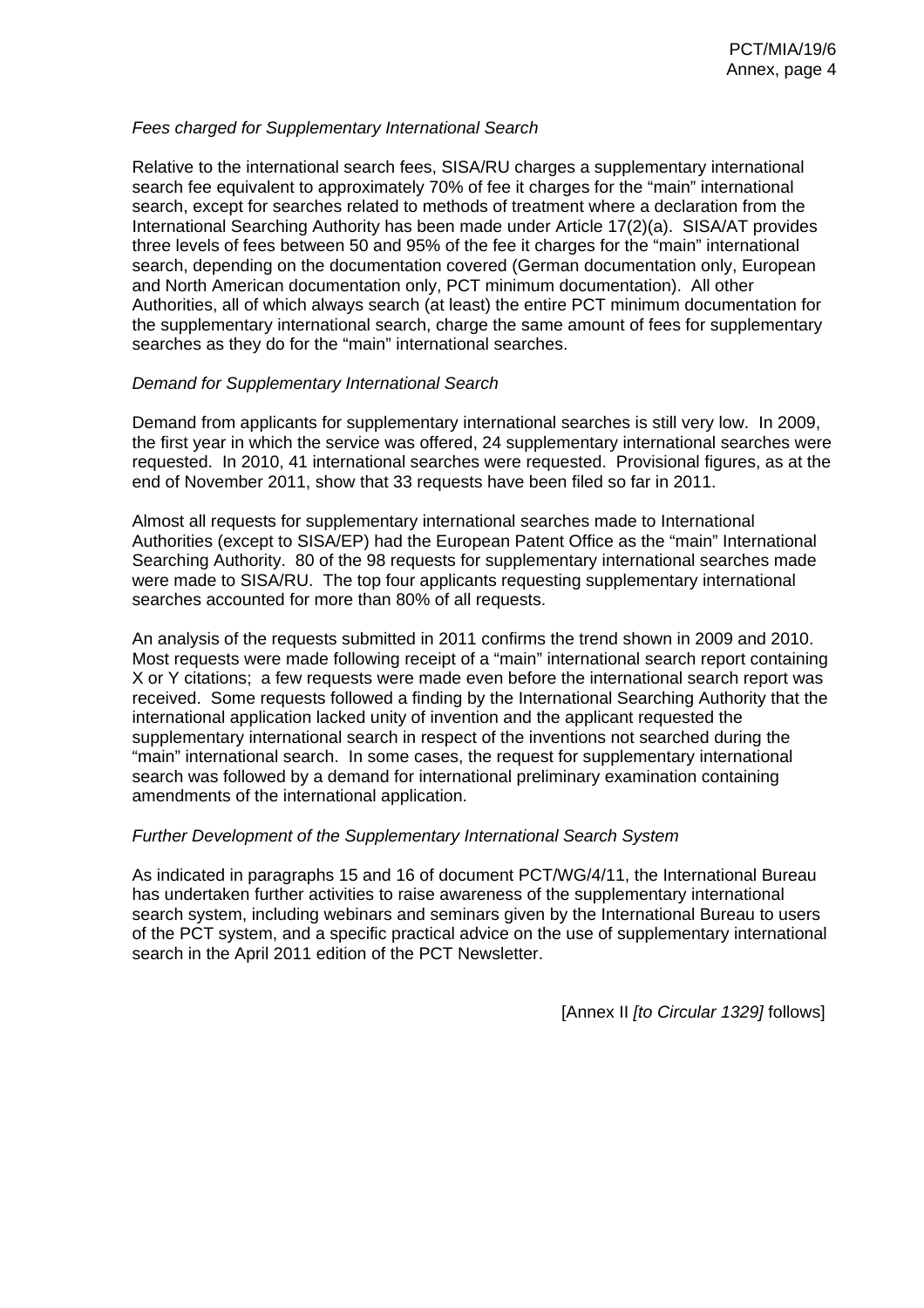# Annex II to Circular C. PCT 1329

# QUESTIONNAIRE

# THE SUPPLEMENTARY INTERNATIONAL SEARCH SYSTEM

## *Part A: Questions for International Authorities Offering Supplementary International Searches*

A1. If your Office in its capacity as an International Authority offers supplementary international searches, what are your main experiences with the system?

A2. If your Office offers different types of supplementary international searches, in which ones were applicants most interested?

A3. If your Office accepts several languages for supplementary international searches, in which languages were most supplementary international searches carried out?

A4. Were there, in your opinion, specific reasons for applicants to request supplementary international searches at your Office (interest in specific documentation or subject matter, interest in another full search)?

A5. Did your Office carry out supplementary international searches in cases where the "main" International Searching Authority had issued a declaration under PCT Article 17(2)(a) that no international search report will be established? If so, to which subject matter did the international application relate?

A6. When carrying out supplementary international searches, did your Office take the international search report in account? If so, to which extent? If not, why not? Please elaborate.

A7. Were the findings in the supplementary international search reports different from those in the "main" international search reports?

A8. If documents found during the supplementary international searches were different from those found during the "main" international search, please elaborate on possible reasons. For example, were other documents found because the supplementary international search was carried out in documentation in specific languages or in documentation other than the minimum documentation? Or was the supplementary international search essentially the same as the "main" international search, but different parameters were used, such as different classification symbols?

A9. In which cases did your Office find the supplementary international search particularly useful for applicants (in addition to the "main" international search)?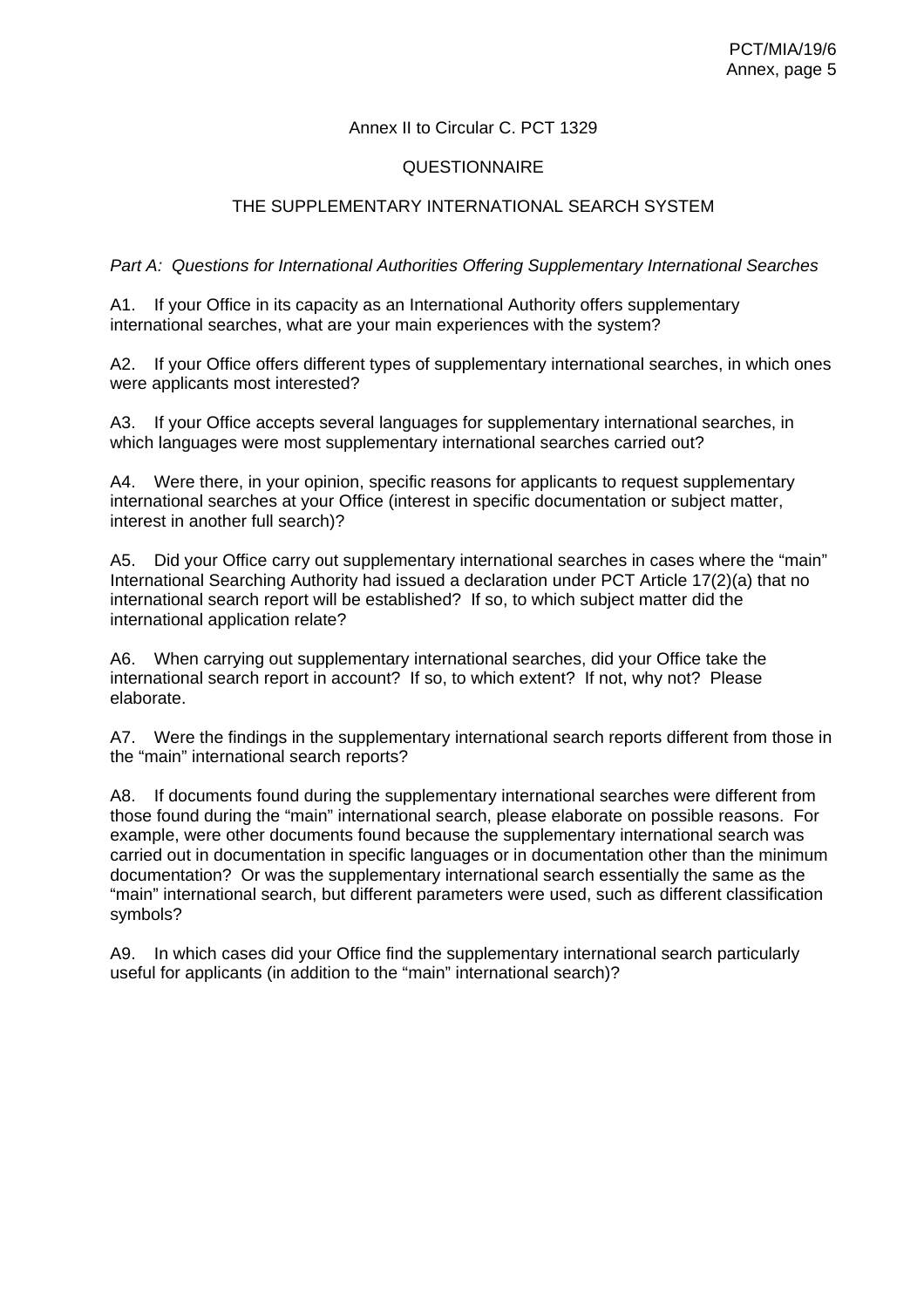*Part B: Questions for International Authorities Currently not Offering Supplementary International Searches* 

B1. What are the main reasons for your Office not offering supplementary international searches?

B2. Does your Office intend to offer supplementary international search in the near future? If so, please further explain the supplementary international search service your Office intends to offer.

# *Part C: Questions for all Offices*

C1. Does your Office in its capacity as a designated Office have any experiences with international applications entering the national phase in respect of which a supplementary international search report had been established? If so, what are your main experiences with the system?

C2. What, in your view, are the main reasons for the low uptake of supplementary international search system?

C3. Do you have any further suggestions on how the awareness of the supplementary international search service among applicants could be improved?

C4. Do you have any suggestions what should be changed so that the supplementary international search system better meets users' needs?

C5. Do you have any further suggestions on ways of improving the overall attractiveness of the system for PCT applicants?